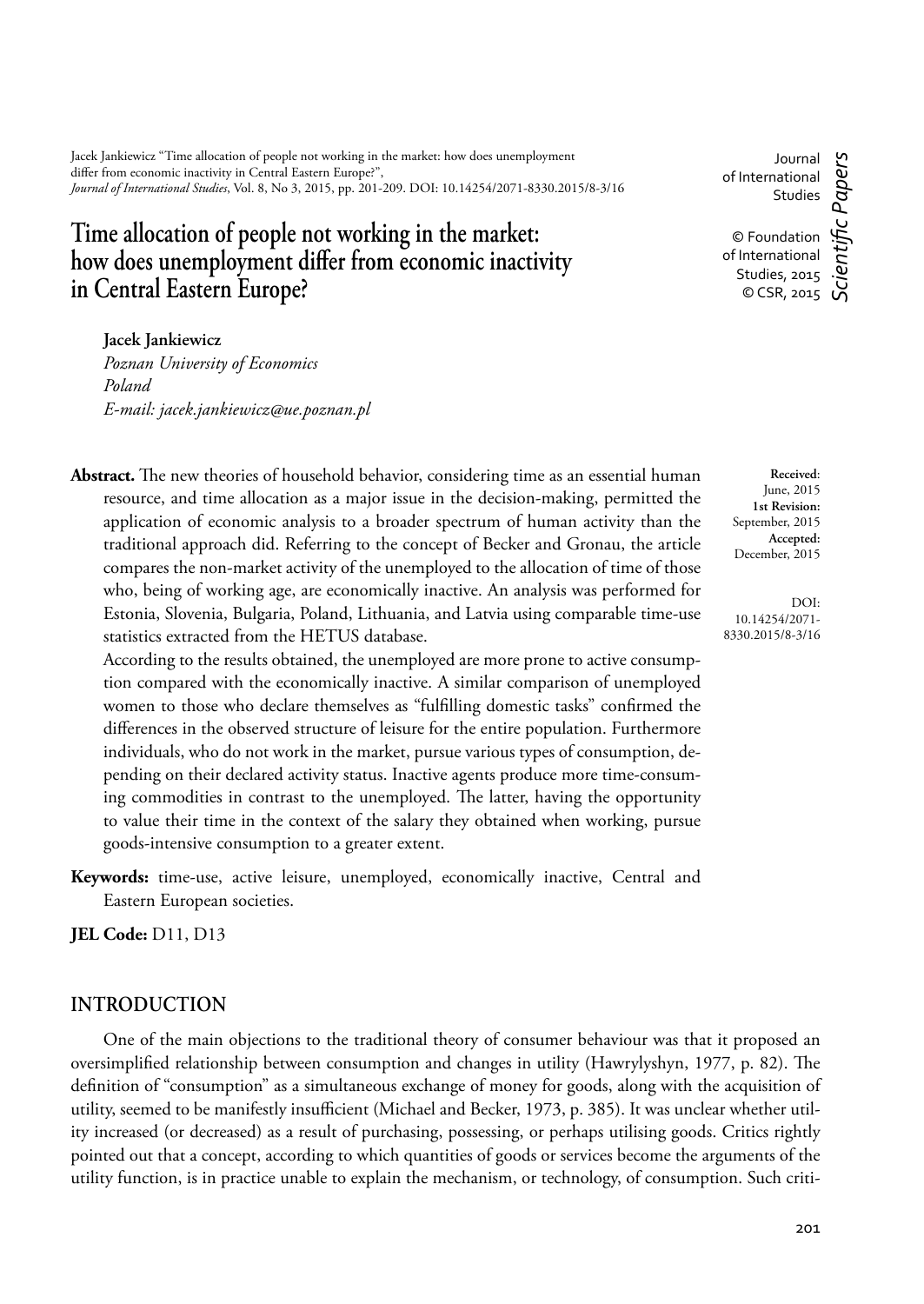cism led to the emergence of several theoretical concepts, the descriptions of which were published almost simultaneously in the mid-1960s (Becker, 1965; Lancaster, 1966a; Lancaster, 1966b; Muth, 1966). They proposed the so-called "new theory of the household," which assumed that market goods and services are not themselves the agents which carry utility, but are "only" inputs in the process of its creation (Gronau, 1977, p. 1099). As a result of a certain type of production which takes place after the market transaction, a household obtains commodities or characteristics, and it is they that become arguments of the utility function.

The most prominent and popular of these concepts is that proposed by Becker (1965). $^{\rm l}$  What differentiated his concept of the household production function (HPF), not only from the traditional neoclassical way of explaining consumer behaviour but also from the theoretical approaches of Muth and Lancaster, was the role he assigned to consumers' time. Time, added together with goods and services as arguments of the household production function, became one of the most important resources used for the production of basic commodities. Thus, it was assigned a significant role in shaping consumers' levels of utility and their prosperity. Consequently, individuals who seek to maximize satisfaction from consumption face three kinds of restrictions: classic budget constraints, scarcity of time, as well as the technology of production. Assigning a role of utility-carrying agents to the effects of household production rather than to market goods and services made it possible to describe and explain how satisfaction from consumption arises. The example which best illustrates the importance of time in the process of consumption and creating utility is meal preparation (Hawrylyshyn, 1977, p. 83). In many situations, the quality of ready-made goods purchased on the market (e.g. cakes from a cake shop) is assessed as being lower than that of equivalent products made personally (homemade cakes). In both cases, the cost in the form of money spent either on the ready-made cake or the ingredients for baking may be the same, but the difference in time expenditure is substantial. If a person's time has a price, then they must take into account how time-consuming the production process is in their decision-making. Thus, time allocation becomes one of the most fundamental issues in the decisions of households.

This article presents an economic analysis of the time budgets among representatives of Central and Eastern European societies. At the beginning of the twenty-first century, Estonia, Slovenia, Bulgaria, Poland, Lithuania, and Latvia had relatively high unemployment rates. Thus, the aim of this study is to perform a comparative analysis of the time allocation of economically active but unemployed people with that of people who are not interested in market work.<sup>2</sup> A hypothesis was formulated which assumes that the unemployed are more likely to spend their free time actively in comparison to the economically inactive. It was assumed that the structure of consumption by the former group, at least to some extent, is a result of the desire to maintain their attractiveness on the labour market. The latter group, on the other hand, does not have such needs by definition, which should be reflected in their time structure.

The next part of the article presents the theoretical concepts used for the analysis. This section also discusses the data sources. The findings of the analysis, together with their interpretation, are presented in the third section. The summary contains the most important conclusions as well as indicating directions for further analyses.

<sup>&</sup>lt;sup>1</sup> The shortcomings of the traditional theory were pinpointed even earlier, and some suggestions for eliminating them were made, for example, in the works of W. C. Mitchell (1937). However, it was only Becker's coherent and comprehensive model that could be used as a tool to analyse the decisions made by household members as well as provide the possibility to empirically verify its predictions. In the words of Pollak (2002, p. 5): "In the competition for scarce space on the research agenda, the winners share one essential characteristic. Intrinsic interest helps, sex appeal helps, policy-relevance helps, but "researchability" is essential. By<br>building and analysing simple, tractable models of family behaviour, Becker demonstra

<sup>&</sup>lt;sup>2</sup> According to the standard LFS (labour force survey) framework, people who do not work are classified either as unemployed or inactive persons.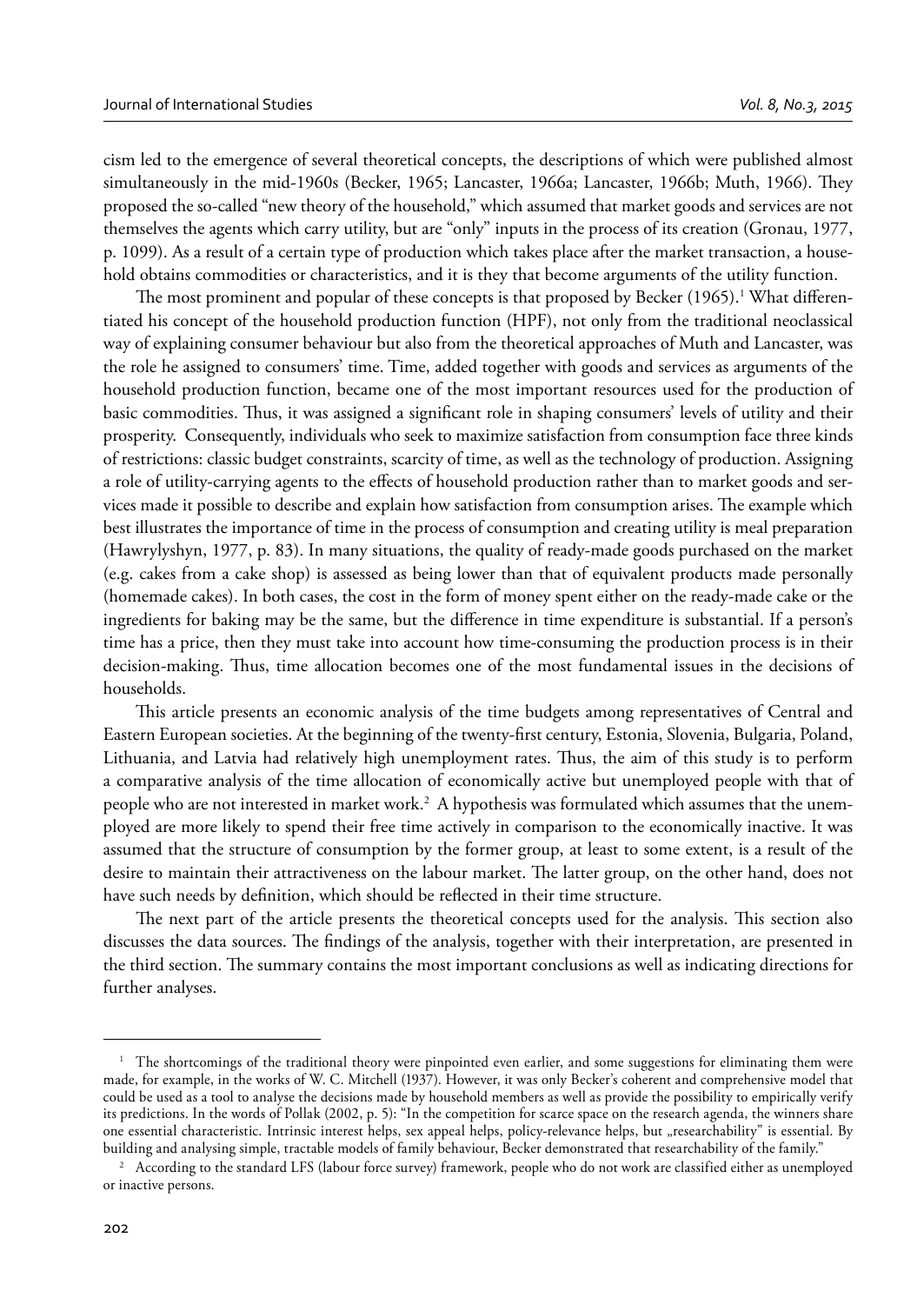## **THEORETICAL CONCEPT AND EMPIRICAL MATERIAL**

Despite its many advantages and "breathing empirical life" into theoretical reflections on the behaviour of households, Becker's model also contains some faults which have been criticized by researchers (DeSerpa, 1971; Pollak and Wachter, 1975; Pollak, 1999). One of the major shortcomings that have been indicated is Becker rejection of the existence of joint production. Under such an assumption, household members do not care which activities they spend time on, which implies a lack of any direct utility or disutility derived from the performance of activities. According to critics, most people perform certain household activities more willingly than others; which indicates the existence of joint production. This leads to the conclusion that the time spent on household activities is not only an input in the production of commodities, but it is also a direct carrier of utility and thus should be an argument in the utility function.

 Objections were also expressed as regards the inclusion of production technology with constant returns to scale in the HPF model. This, however, was a minor drawback, and the use of a production function homogeneous of degree 1 was perceived as a substantial benefit. The adopted assumptions aimed at obtaining a straight budget line, which implied the independence of households' preferences for budget constraints that had to be taken into account in the decisions of households (Huffman, 2010, p. 16).

A very interesting modification of the HPF model was proposed by Gronau (1977; 1980; 1986), who also included the time of consumption (L) in the utility function. His distinction between the time allocated for production activity and the time during which utility is produced has contributed to further popularizing the new household economics. However, breaking with Becker's simplification brought with it certain problems. For example, not all household activities can be clearly assigned to the time of production or the time of consumption. However, the benefits of this solution outnumbered the drawbacks (Gronau, 1977, p. 1100). Moreover, the "new image" of consumption technology provided even better instruments for the economic interpretation of research findings regarding the time use of populations.

 An important obstacle encountered by economists involved in the analysis of consumers in terms of operationalizing the research problems was a shortage of adequate information relating to non-market activity. While the new models emphasized the importance of time allocation in this respect, scarce and imprecise data on the time-use of populations effectively hindered empirical verification of the predictions made on the basis of theoretical patterns (Aguiar, Hurst and Karabarbounis, 2012, p. 3). It was only in the last two decades that a marked improvement in this respect has been recorded (Eurostat, 2004, p. 3; 2009, p. 21; Cushman, Veal and Zuzanek, 2005, p. 10; Österberg and Baigorri, 1999, p. 1). The frequency of time-use surveys increased and, more importantly, considerable effort was made to ensure the comparability of data in both time and space (comparison of results from different countries).

One of the most popular sources of time-use data, which contains comparative statistics for 15 European countries, is the Harmonised European Time Use Surveys database (HETUS).<sup>3</sup> In 1996 and 1997, Eurostat launched a number of pilot studies that resulted in the guidelines for HETUS (United Nations, 2013, p. 1). The database compiles harmonised micro-data from Germany, Spain, France, Italy, Norway, Finland, Sweden, the United Kingdom, Belgium, Bulgaria, Estonia, Latvia, Lithuania, Poland and Slovenia (Eurostat, 2009, p. 21). It was developed by Statistics Finland and Statistics Sweden with financial support from the European Commission. The micro-data are not directly accessible, but estimations can be produced by a table-generating tool.

<sup>3</sup> Another good source of harmonised cross-national time-use data is the Multi-national Time Use Study (MTUS). The MTUS project, partly funded in its early phase by the European Foundation for the Improvement of Living and Working Conditions, harmonised data from 44 studies conducted in 21 countries from the 1960s through the mid-1990s into a single data-set (Kimberly and Gershuny, 2015).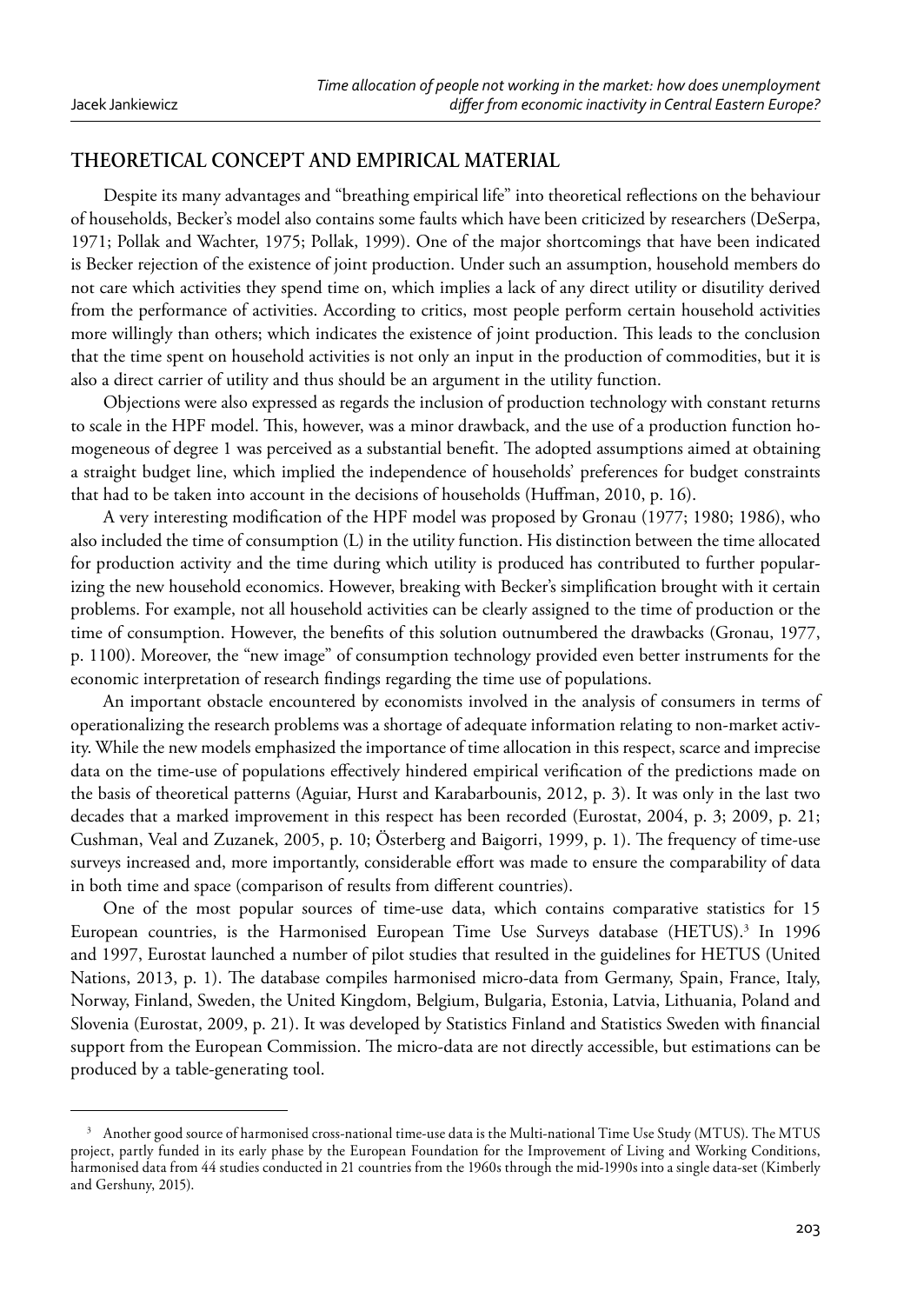At the turn of the millennium the first set of European guidelines were agreed. This gave a considerable boost to the harmonisation process; allowing, for the first time, the publication of time-use survey data with a good level of comparability and the creation of a harmonised database: the TUS database (Eurostat, 2009, p. 21). A time use episode in the database is defined by four substantive domains and a temporal identifier. The substantive domains are Main activity (49 categories), Secondary activity (10 categories), Location/ means of transport (11 categories), and With whom (8 categories). The temporal identifier holds information on the time when episodes start and end. The national activity codes were transformed to a more general level that decreased the number of episodes, but that did not affect the secondary activity total (Väisänen, 2006, p. 10).

This analysis uses HETUS data for the countries of Central and Eastern Europe. Table 1 presents a list of the countries together with information about the periods during which time-use surveys were conducted in each one.<sup>4</sup>

Table 1

| Country   | Time period of survey     |
|-----------|---------------------------|
| Estonia   | 04.1999-03.2000           |
| Slovenia  | 04.2000-03.2001           |
| Bulgaria  | 15.10.2001-15.10.2002     |
| Lithuania | 01.2003-12.2003           |
| Latvia    | 02-08.2003 and 10-11.2003 |
| Poland    | 06.2003-05.2004           |

The time periods of time-use surveys conducted in Central and Eastern European countries included in the HETUS database

Source: Eurostat, 2005, p. 6.

# **EMPIRICAL FINDINGS**

Table 2 shows the proportion of the working age population in the group of the economically inactive. Statistics for individual countries relate to the periods in which time-use surveys were conducted (if a timeuse survey was conducted over a period spanning more than one year, the analysis considered the year in which the survey covered more months, or if the number of months was the same – the second year).

The data presented shows that in all the countries the category of the economically inactive consists mostly of people of working age; however, the time structure of the remaining people could affect the outcome of the analysis. Therefore, when using the HETUS database, the age bracket was limited to the 15-64 range, which meant that comparisons could be made between people of working age characterised by a different status on the labour market.

<sup>4</sup> Further rounds of time-use surveys conducted in these countries should in future lead to updating the database with more recent findings illustrating the allocation of time in the individual societies.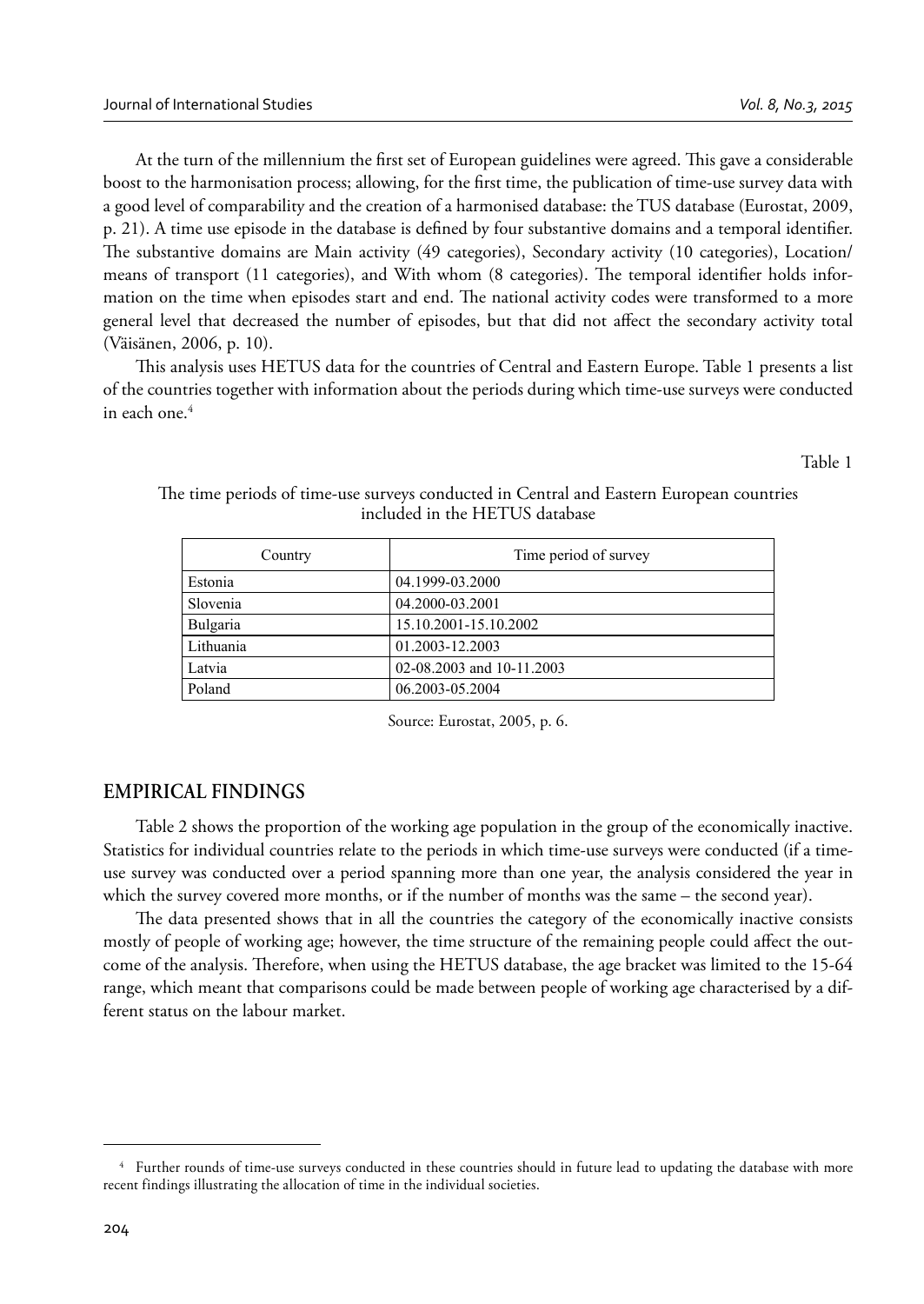#### Table 2

| Country   | Proportion of working age population |
|-----------|--------------------------------------|
| Estonia   | 0.59                                 |
| Slovenia  | 0.64                                 |
| Bulgaria  | 0.61                                 |
| Lithuania | 0.57                                 |
| Latvia    | 0.59                                 |
| Poland    | 0.67                                 |

The proportion (%) of the working age population in the economically inactive group

Source: Own calculation based on Eurostat data.

In order to compare the allocation of time for unemployed and economically inactive people, commodities produced at home were assigned to the corresponding activities, which in turn were described in terms of a time input in the form of average time (cf. Ahn, Jimeno and Ugidos, 2003). The list includes commodities the comparison of which was considered important from the point of view of the implemented analysis. Table 3 presents the list of commodities and the corresponding types of activity. An assumption was made that in order to increase their attractiveness on the labour market, the unemployed are more inclined to spend their leisure time in an active manner than the economically inactive. Differences between the analysed groups with respect to the allocation of time to specific types of activity should confirm the formulated hypothesis. Hence, leisure time activities were divided into those which were active and passive in nature (cf. Ahn, Jimeno and Ugidos, 2003, pp. 7-8; Zaidi and Zolyomi, 2011, p. 30). Obviously, the way in which the different activities were assigned to particular groups is entirely subjective.

Table 3

#### Basic commodities with corresponding groups of activities

| Commodities          | Time use                                                                                                                                                                                                                                                                                                                                                                                                                                                                                                                                       |
|----------------------|------------------------------------------------------------------------------------------------------------------------------------------------------------------------------------------------------------------------------------------------------------------------------------------------------------------------------------------------------------------------------------------------------------------------------------------------------------------------------------------------------------------------------------------------|
| Basic personal care  | Sleeping, eating, other personal care activities                                                                                                                                                                                                                                                                                                                                                                                                                                                                                               |
| Housing (House work) | Food preparation, dish washing, cleaning the house, other household upkeep,<br>laundry, ironing, handicrafts, gardening, tending domestic animals, caring for pets,<br>walking the dog, construction and repairs, shopping and services, physical care,<br>child supervision, teaching, reading, talking with children, other domestic work,<br>organisational work, informal help to other households, participatory activities,<br>free-time study, homework, travel related to shopping, transporting a child, other<br>domestic travelling |
| Active leisure       | Entertainment and culture, walking and hiking, other sports, outdoor activities, other<br>computing activities, other hobbies and games, reading books, other reading, travel<br>related to leisure activities                                                                                                                                                                                                                                                                                                                                 |
| Passive leisure      | Visits and feasting, other social life, relaxing, computer and video games, TV and<br>video, radio and music, unspecified leisure activities                                                                                                                                                                                                                                                                                                                                                                                                   |

Source: Compilation based on HETUS data.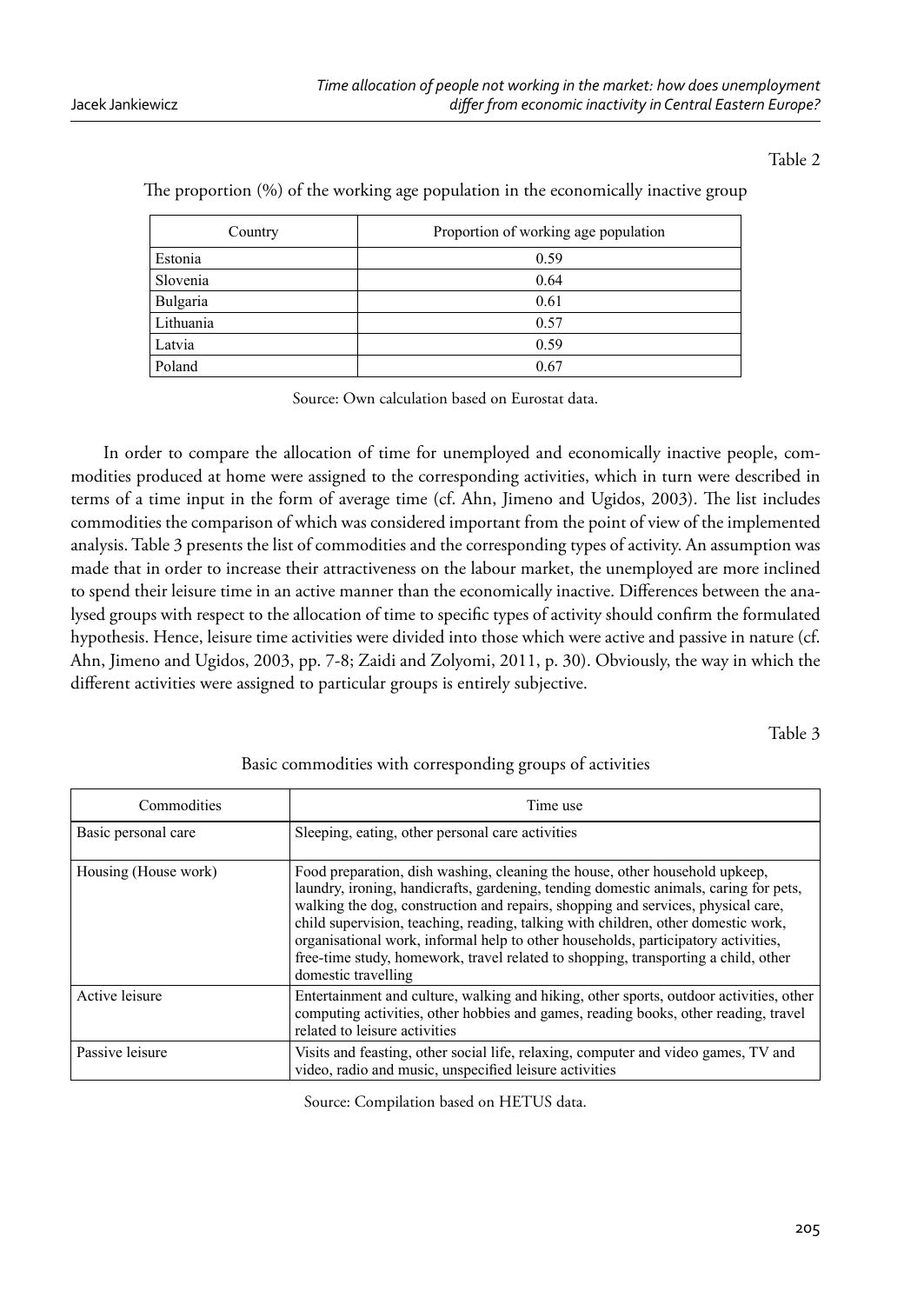Table 4 contains information on the differences in time expenditure for the unemployed and the economically inactive of working age. As regards the latter group, average times were given for people belonging to three categories that can be defined as "inactive in the labour market." These are respondents whose economic activity was defined as "In retirement or early retirement or has given up business," "Fulfilling domestic tasks", and "Other persons"; and these three were combined into one category: "Inactive."

Table 4

| Activity              | Bulgaria | Estonia  | Latvia   | Lithuania | Poland   | Slovenia |
|-----------------------|----------|----------|----------|-----------|----------|----------|
| Personal care TOTAL   | 06.45    | 00.00    | $-10.50$ | $-02.10$  | 02.30    | 03.50    |
| Housing TOTAL         | $-48.00$ | $-49.45$ | $-24.50$ | $-38.00$  | $-23.30$ | $-39.50$ |
| Active Leisure TOTAL  | 16.00    | 06.45    | 04.40    | 15.30     | 05.30    | 10.20    |
| Passive Leisure TOTAL | 21.00    | 15.00    | $-0.530$ | 20.50     | 12.40    | 23.50    |

Monthly differences in average time spent on a specified activity by unemployed and inactive persons

Source: Own calculations based on HETUS data.

In as many as four countries, unemployed people spend either more or the same amount of time on activities included in the "Personal care" group in comparison to inactive people. Only in Latvia and Lithuania do people who are not looking for work devote more of their time to personal care.

Very clear differences can be observed in respect of household production (housing). Assuming that on average both the analysed groups – the unemployed and the economically inactive – possess the same production technology, the latter group produce considerably more domestic substitutes for market goods. This difference is certainly largely connected with the presence of people described as "Fulfilling domestic tasks" in the economically inactive category. This issue will be further analysed later in this section.

The results obtained for the activities assigned to "Active leisure" confirm the hypothesis which was adopted at the beginning of this paper. In all the analysed countries, without exception, people seeking work spend more time on active leisure than those who declare that they currently have no intention of entering the market.

 In the results of the surveys which are contained in the HETUS database, activity status appears in response to a question included in the Individual Survey. It reads, "Do you consider yourself mainly as..." and has 7 options for answers, including "Fulfilling domestic tasks (housekeeping, taking care of children or other persons, etc.)" (Folbre and Yoon, 2008, p. 21). Due to the fact that in none of the countries studied did the proportion of men who declared themselves as belonging to that category exceeded one percent, it can be assumed that it is the domain of women. Therefore, the next stage of the analysis focused exclusively on women, comparing those who are unemployed with those who by choice, instead of market activity, devote themselves to working in the household.

Table 5 presents the differences in the time expenditure of unemployed and economically inactive women for specific types of activities over one month. In accordance with the principle adopted in international labour statistics, fulfilling domestic tasks is not a job or profession, so women who in a time-use survey indicated such a status were treated as economically inactive.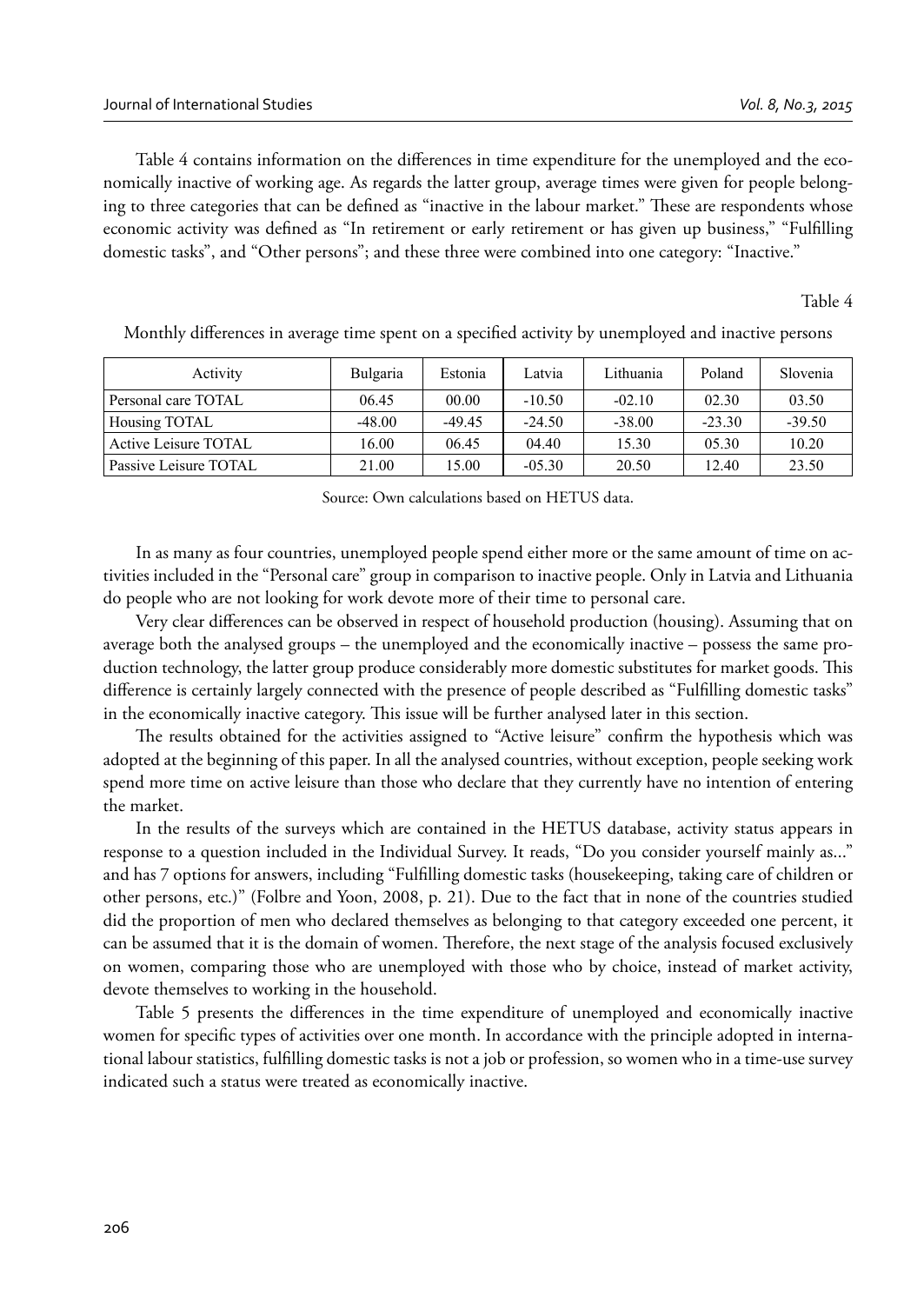Table 5

| Activity              | <b>Bulgaria</b> | Estonia  | Latvia   | Lithuania | Poland   | Slovenia |
|-----------------------|-----------------|----------|----------|-----------|----------|----------|
| Personal care TOTAL   | $-00.30$        | 04.00    | 06.00    | 20.00     | 08.30    | 03.30    |
| Housing TOTAL         | $-28.00$        | $-27.30$ | $-20.00$ | $-59.30$  | $-33.00$ | $-23.00$ |
| Active Leisure TOTAL  | 05.00           | $-08.30$ | 01.00    | 11.00     | 12.30    | 18.00    |
| Passive Leisure TOTAL | 24.30           | 17.30    | 13.00    | 29.30     | 10.00    | 25.00    |

#### Monthly differences in average time spent on a specified activity by unemployed women and those fulfilling domestic tasks (hh.mm).

Source: Own calculations based on HETUS data.

The data presented shows that inactive women who define their status as "Fulfilling domestic tasks" allocate much more time to household production than unemployed women do. The greatest difference was observed in Lithuania – almost 60 hours more per month. This happens mainly at the expense of passive leisure. Also, the amount of time spent on "active consumption" is generally lower in the inactive group (except for Estonia). Thus the findings show that in almost all the analysed countries unemployed women spend more time on "Active leisure" than those who remain outside the labour market, which also supports the hypothesis formulated at the beginning of this paper. The validity of such an assessment could be further reinforced by greater differences with regard to active leisure than passive leisure. However, such a result was obtained only for Poland.

The comparison also shows that people of working age who do not work but who have a different activity status (unemployed vs. inactive), differ in terms of the allocation of time and the model of consumption. The economically inactive, who are almost entirely deprived of income from work (or undertake only odd jobs), show a greater tendency to consume time-intensive commodities rather than goods-intensive commodities. The latter are more frequently chosen by working people, or those that have been unemployed for a relatively short time. One can also assume that the longer economically active people look for work, the more time do they tend to devote to household production. In this sense, their allocation of time starts to resemble the time structure of those people who are not active in the labour market.

#### **CONCLUDING REMARKS**

The classical theory describes human behaviour in terms of monetary prices and monetary income, which naturally restricts the analysis to decisions relating to the market, thus overlooking a substantial part of human activity. The new theory of the household, by making time a fundamental human resource and its allocation a major issue in the decision-making process, made it possible to include a much broader spectrum of human activity in economic analysis. Referring to this concept, this paper has compared the non-market activity of the unemployed to the allocation of time for those who, although of working age, are economically inactive. This comparison shows that the former group spend more time on active leisure than the latter. This may attest to the fact that the unemployed, in order to maintain their attractiveness on the labour market, are more prone to spend their leisure time in an active manner. Inactive people, by definition, have no such need.

A comparison between unemployed women and those who declare themselves as fulfilling domestic tasks confirmed the differences in the structure of leisure observed for the entire population. The findings also indicate that those belonging to the latter group perform significantly more domestic production.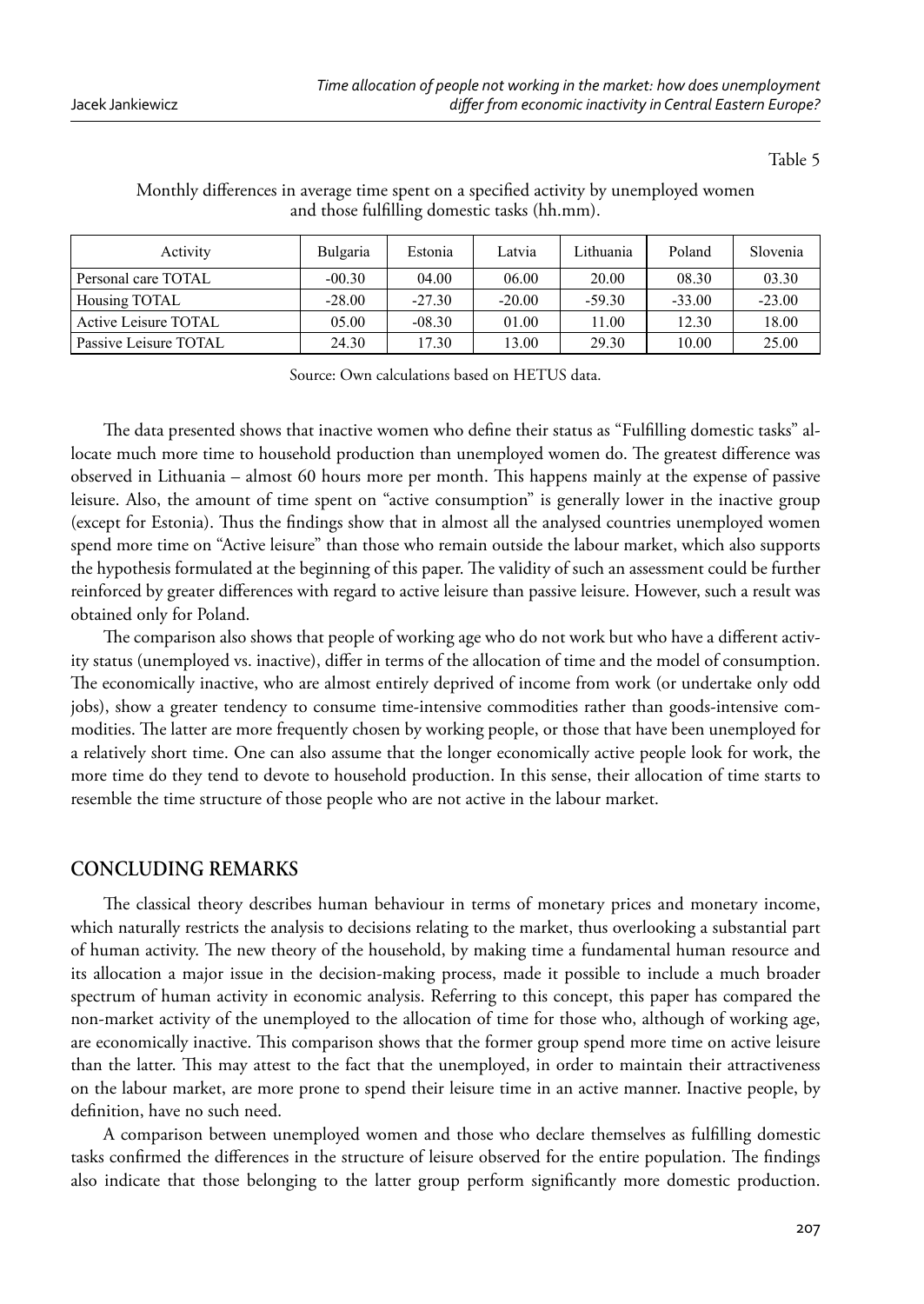This suggests that individuals who do not work in the market engage in different types of consumption, depending on their activity status. The inactive, in contrast to the unemployed, to a greater extent consume time-intensive commodities. People who are unemployed, when measuring the value of their time with the market pay they previously received, are slightly more inclined to consume goods-intensive commodities.

 Further analysis ought to take into account the length of time the economically active people remain unemployed. A comparison of the time allocation of people who are unemployed for a relatively short time, those who spend a long time looking for another job, and those who are inactive would help to better understand any differences in the behaviour of the different population groups. It can be assumed that the longer people remain unemployed, the more likely they are to substitute goods-intensive consumption with time-intensive consumption. This would indicate a process in which the allocation of time by unemployed but economically active people becomes similar to that of those members of society who are not present in the labour market.

#### **REFERENCES**

- Aguiar, M., Hurst, E.,Karabarbounis, L. (2012), Recent Developments in the Economics of Time Use, *The Annual Review of Economics*, Vol. 4, pp. 373-397.
- Ahn, N., Jimeno, J. F., Ugidos, A. (2003), "Mondays at the sun" Unemployment, Time Use, and Consumption Patterns in Spain, *Documento De Trabajo* 2003-18, FEDEA //
- http://documentos.fedea.net/pubs/dt/2003/dt-2003-18.pdf (referred on 11/08/2015).
- Becker, G. S. (1965), A Theory of the Allocation of Time, *The Economic Journal*, Vol. 75, No. 299, pp. 493-517.
- G. Cushman, G., Veal, A. J., Zuzanek, J. (2005), *Leisure participation and time-use surveys: an overview*. In G. Cushman, A. J. Veal & J. Zuzanek (Eds.) Free Time and Leisure Participation: International Perspectives, Wallingford, UK: CABI Publishing.
- DeSerpa, A. C. (1971), A Theory of the Economics of Time, *The Economic Journal*, Vol. 81, No. 324, pp. 828-846. Eurostat 2004 Guidelines on harmonised European Time Use surveys //
- http://ec.europa.eu/eurostat/documents/3859598/5884753/KS-CC-04-007-EN.pdf (referred on 03/08/2015).
- Eurostat 2005 Comparable time use statistics National tables from 10 European countries, Statistical working papers No KS-CC-05-001 // http://ec.europa.eu/eurostat/documents/3888793/5833013/KS-CC-05-001-EN. PDF/5af70d49-9012-444d-b6a0-f28a7677d8e4 p. 6 (referred on 30/08/2015).
- Eurostat 2009 Harmonised European time use surveys. 2008 guidelines, Methodologies and working papers, Luxembourg: Office for Official Publications of the European Communities //
- http://ec.europa.eu/eurostat/ramon/statmanuals/files/KS-RA-08-014-EN.pdf (referred on 03/08/2015).
- Kimberly, F., Gershuny, J. (2015), Multinational Time Use Study User's Guide And Documentation, Version 7, 11 June // http://www.timeuse.org/sites/ctur/fi les/9727/mtus-user-guide-r7-february-2015.pdf (referred on 31/08/2015).
- Folbre, N., Yoon, J. (2008), Economic Development and Time Devoted to Direct Unpaid Care Activities An Analysis of the Harmonized European Time Use Survey (HETUS), background paper commissioned for the UNRISD Flagship Report on Poverty, August, Geneva //
- http://www.unrisd.org/80256B3C005BCCF9/%28httpAuxPages%29/7783FF26A4DC0C83C12574E2002F53F3/\$fi le/folbreyoonDRAFT.pdf (referred on 05/08/2015).
- Gronau, R. (1977), Leisure, Home Production, and Work-the Theory of the Allocation of Time Revisited, *The Journal of Political Economy*, Vol. 85, No. 6, pp. 1099-1123.
- Gronau, R. (1980), Home Production-A Forgotten Industry, *The Review of Economics and Statistics*, Vol. LXII, No. 3, pp. 408-416.